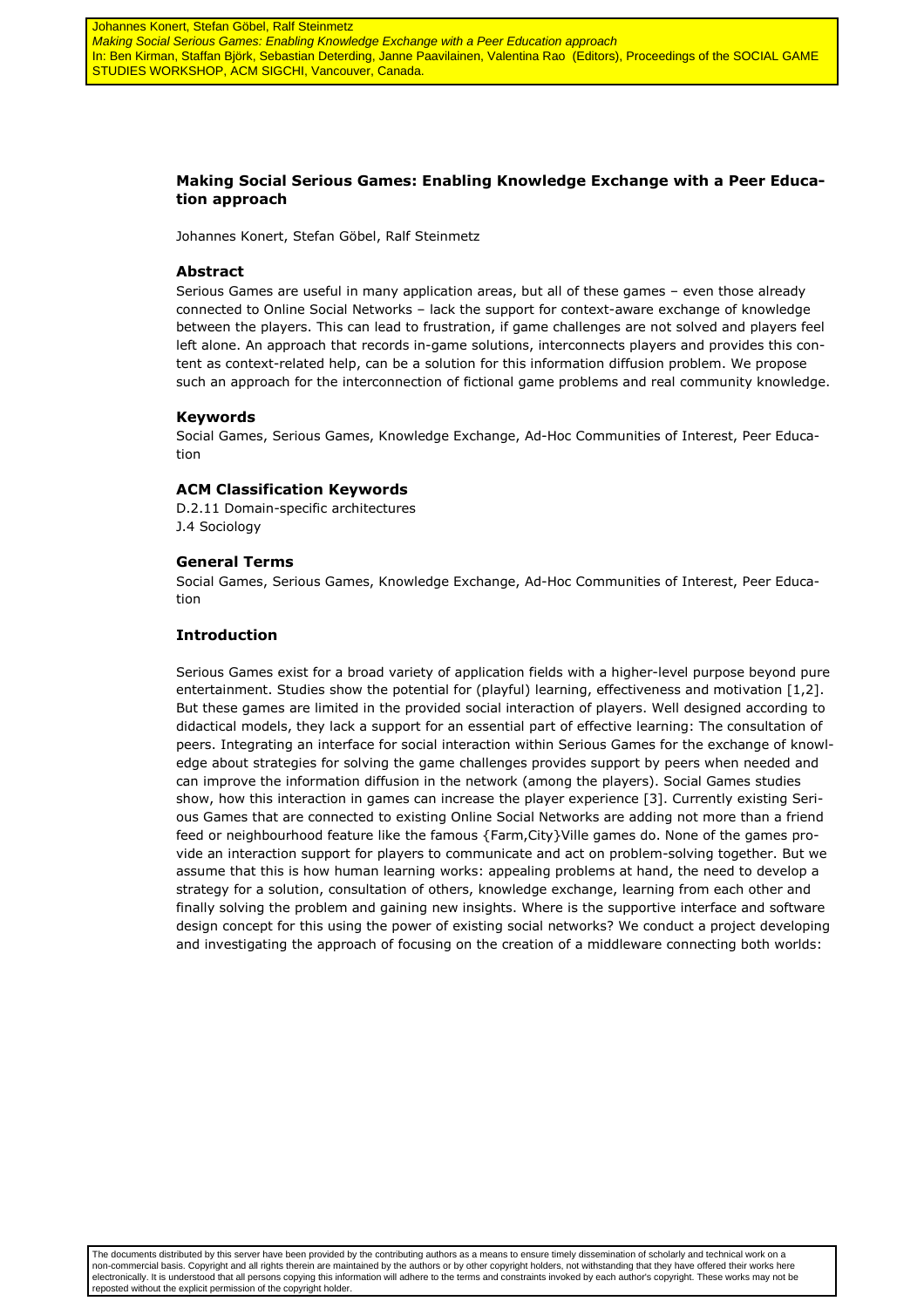Serious Games and Social Networks. It supports the structured exchange of information about strategic knowledge for problem solving.

# **Motivation**

To adapt most precisely and effective to current players' skill level and preferred learning styles currently most Serious Games are single player. Even tough research makes improvements in adaption and personalization concerning the flow of game play, there are always situations when more help and advice in a game is needed. That is, because a state of flow [4] and the most benefits for learning are gained with complex game puzzles and problems that attract the players' full attention [5]. For cost reasons each and every eventuality of game play and "getting lost" of players cannot be supported by provision of more help and more tutorials – because of budget limits or no one thought about it.

When players are stuck they usually seek help via (in-game) chat, instant messengers or forums, but there is seldom a context-aware solution integrated into game-play [6].

# **Concept**

### *Structuring content creation*

We suggest building a software system (middleware) that connects the game situations to structures in social network groups. By this the created structures in discussion groups or forums reflect the game (scene) structures and can be navigated to explore other players' approaches, opinions and (best) solutions. The information is thus organized and structured in relation to the game scenes.

### *Context-based content access*

When players need additional information about how to approach a current game challenge, the game offers solutions developed by other players in the same (or similar) context before and information from the corresponding social network group section for this specific game context. This choice is displayed either automatically (when player fails) or on request (clicking a button). Players can then review the solutions, reflect the applicability to the current situation and act accordingly (Learning by Example [7,8]) without the need to leave the game or to search in all the available content about the game. From a didactical point of view they can beyond that be only provided with parts of solutions (hints) without the risk, that they see the full solution accidentally (as it is when seeking in forums for advise).

#### *Building sub-communities*

Even tough all players can benefit from a common discussion group they are all members off, it is expected that with many players using the game effective learning is better supported when not all players are connected within one huge group. Players with similar skills, social background or player behaviour can be assigned to separate (system internal) groups. To optimize the learning and gameplay experience it is an open question which methods to use for this. Methods from social network analysis provide strong concepts for model building to find the significant attributes.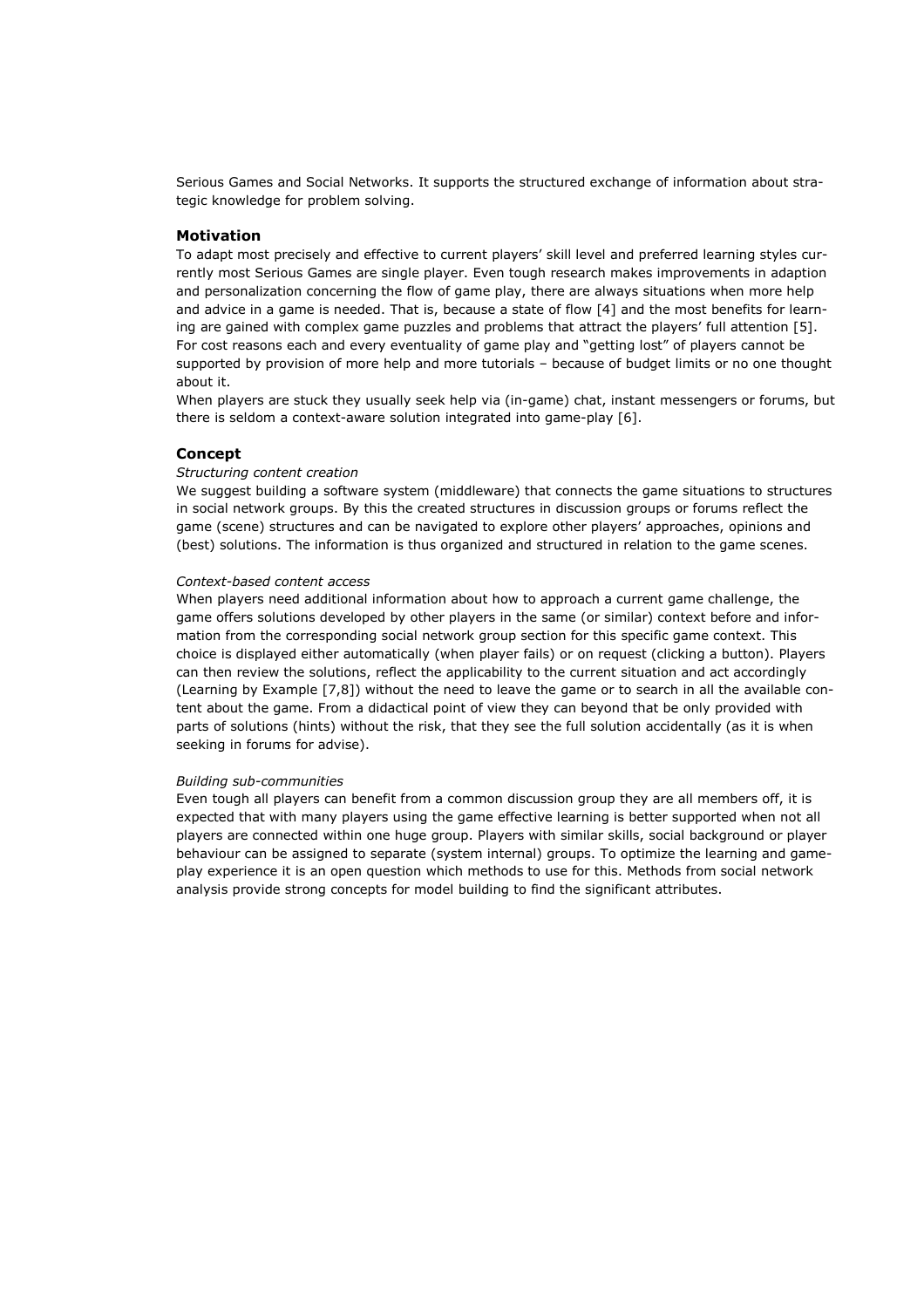#### *Content creation, quality and selection*

The provided solutions are created by automatic screencast recording while players manage game challenges. When the game engine recognized the solution to be complete, it stores it with additional meta-information describing the player's status (learner model, etc.) and the game context the solution was created for (e.g. which problem at which difficulty in which situation). This content is then stored on the game server which holds all data available for the social network and the game. The players can decide whether the content is given public access automatically or only after their own review. Within the community the solutions are visible to all players that solved that problem as well and it can be discussed and rated by qualitative and quantitative feedback (Peer Assessment [9]). Combined with parameters from the player models, these ratings are the basis for an internal ranking used to sort the available content for suggestions made in the game. By this circle of knowledge exchange we hope to create a meaningful interface for each individual to his social network knowledge resources. This network includes mainly the other players, connected only by weak-ties [10,11]. For this reason a direct, in-time interconnection one-by-one is not feasible here. The effort for a weak-tied player to provide individual advice is too high compared to the (weak) motivations arising from knowledge provision to a hardly known community member.

# *Increasing learning by real peoples advise*

When players can access the knowledge content from others in the community within the game and outside the game within the community structures, it supports strongly the learning as arguments and experience of other persons from reality is assumed to be more convincing than any advised help or strategic suggestion generated by the game engine (Peer education [12,13]). The interconnection of game fiction and content from reality makes the difference [14]. The concept of adding more reality to the game has been used by several serious games before (e.g. serious games for political issues<sup>1</sup>).

### **Research questions**

The proposed solution to support the knowledge exchange of peers in Serious Games using social network communities raises several open research questions.

- How can Social Network Analysis be used to optimize a Peer Matching for Knowledge Exchange in Games?
- For which kind of games (beside story-based) is this approach adaptable?
- How can a graphical interface for accessing such content be designed?

j

<sup>1</sup> http://www.globalconflicts.eu